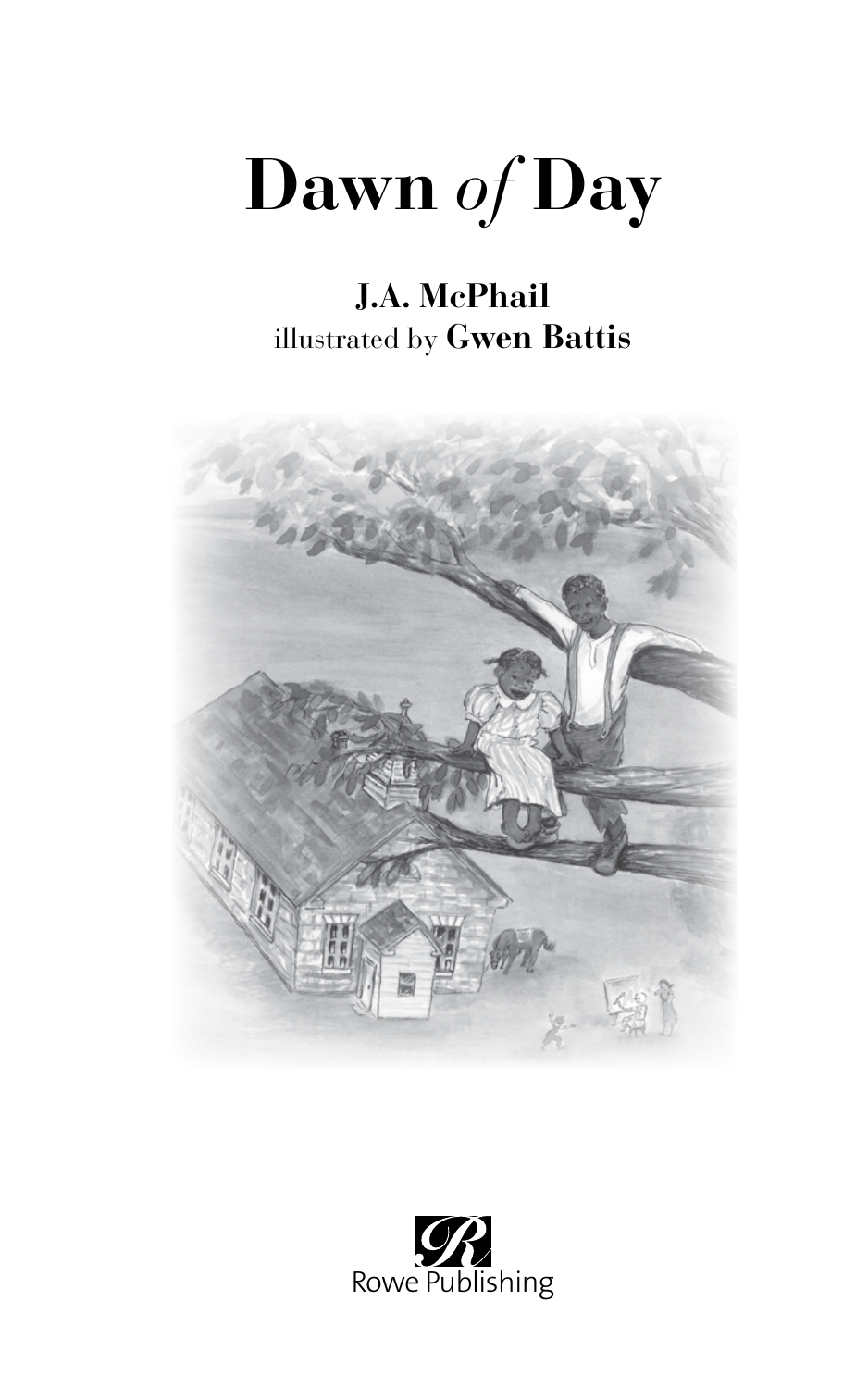#### Text copyright © 2012 by J.A. McPhail Illustration copyright © 2012 by Gwen Battis All rights reserved.

#### ISBN 13: 978-0-9851196-2-1 ISBN 10: 0-9851196-2-4

No portion of this work may be used or reproduced in any manner whatsoever without written permission, except in the case of brief quotations embodied in articles and reviews.

#### 1 3 5 7 9 8 6 4 2

Printed in the United States of America Published by



www.rowepub.com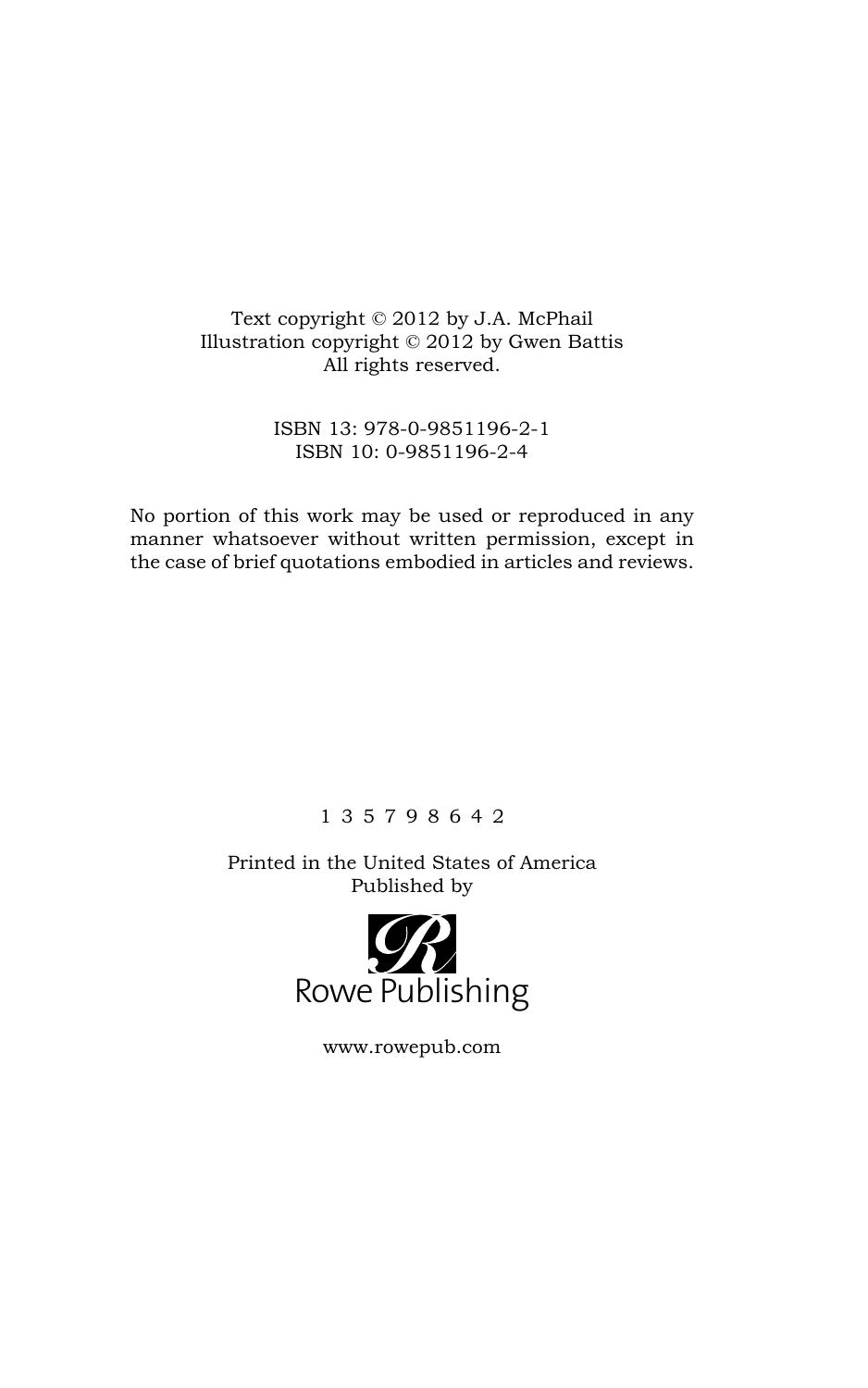### CONTENTS

| Part One-Henrietta's Story: Bibles, Rifles                                                                                            |     |
|---------------------------------------------------------------------------------------------------------------------------------------|-----|
| and a Painting $\ldots$<br>.                                                                                                          | -1  |
| <b>Chapter 1:</b> The Story of the Old Stone<br>Church<br>.<br>Wabaunsee, Kansas, August 26, 1932                                     | . 3 |
| <b>Chapter 2:</b> A Family Secret $\ldots$ $\ldots$                                                                                   | 12  |
| <b>Part Two</b> —Maude's Story: They Call it<br>Bleeding Kansas.<br>$\cdot$ $\cdot$ $\cdot$                                           | 21  |
| <b>Chapter 3: The Connecticut Kansas</b><br>Company is Born $\dots$ $\dots$ $\dots$ $\dots$<br>New Haven, Connecticut, March 22, 1856 | 23  |
| <b>Chapter 4: Welcoming Committee at</b><br>the Free State Hotel<br>Lawrence, Kansas, April 17, 1856                                  | 33  |
| <b>Chapter 5: Arrested!</b><br>and a state<br>West of Lawrence, Kansas, May 5, 1856                                                   | 47  |
| <b>Chapter 6: "Hang the Abolitionist!"</b> 56                                                                                         |     |
| <b>Chapter 7:</b> An Eye-Witness Account 66<br>Lawrence, Kansas, May 21, 1856                                                         |     |
| <b>Chapter 8:</b> The Prairie Guards Join<br>the Fight<br>$\ddot{\phantom{a}}$<br>$\overline{a}$<br>Wabaunsee, Kansas, May 22, 1856   | 80  |
| <b>Part Three</b> —Henrietta's Story: Maude's<br>. Wooden Box                                                                         | 85  |
| <b>Chapter 9:</b> Letters to Connecticut.<br>$\overline{\phantom{a}}$<br>August 26, 1932                                              | 87  |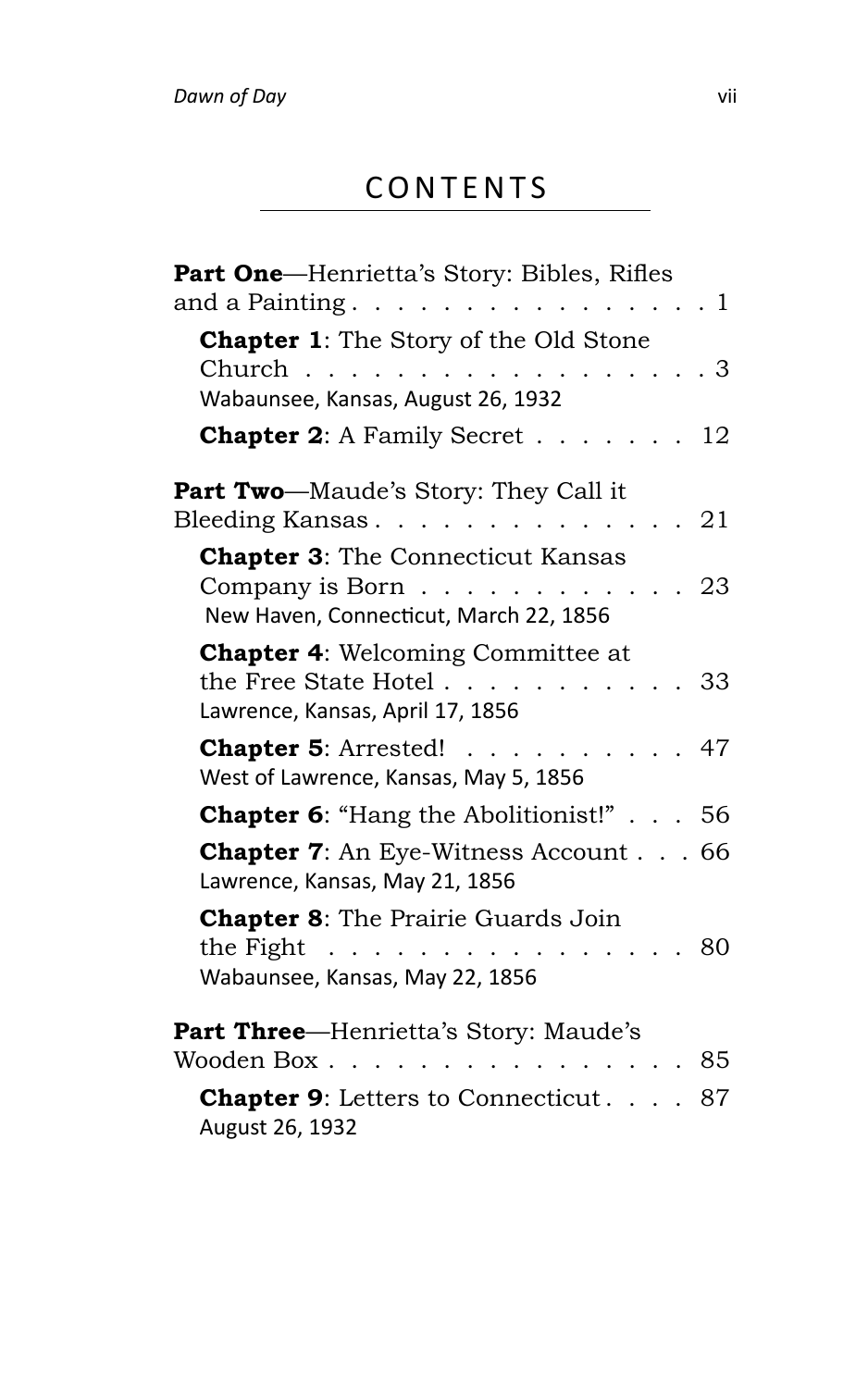| Part Four-Maude's Story: The                                                                                               |
|----------------------------------------------------------------------------------------------------------------------------|
| Underground Railroad<br>.107                                                                                               |
| <b>Chapter 10:</b> Safe at the Station<br>.109<br>House<br>Wabaunsee, Kansas, October 8, 1858                              |
| <b>Chapter 11:</b> The Young Refugees 124<br>The Mitchell Homestead, October 10, 1858                                      |
| <b>Chapter 12:</b> Hidden in the Big Wagon. .137<br>Road to the Kaw River, November 13, 1858                               |
| .148<br><b>Chapter 13: The Blizzard.</b><br>The Road North, November 14, 1858                                              |
| Part Five-Henrietta's Story: History<br>Comes Alive on Old Settlers' Day. 157                                              |
| Chapter 14: Maude's Tale Ends and<br>. 159<br>More Trouble Begins<br>$\mathbf{r}$<br>Wabaunsee, Kansas, August 26-27, 1932 |
| <b>Chapter 15:</b> A Surprise Visitor<br>Joins the Celebration.<br>. 168<br>The Old Stone Church, August 28, 1932          |
| 185<br>Discussion Questions.                                                                                               |
| 187<br>Activities.                                                                                                         |
| 188<br>Selected Bibliography                                                                                               |
| 190<br>About the Author                                                                                                    |
| About the Illustrator.<br>191                                                                                              |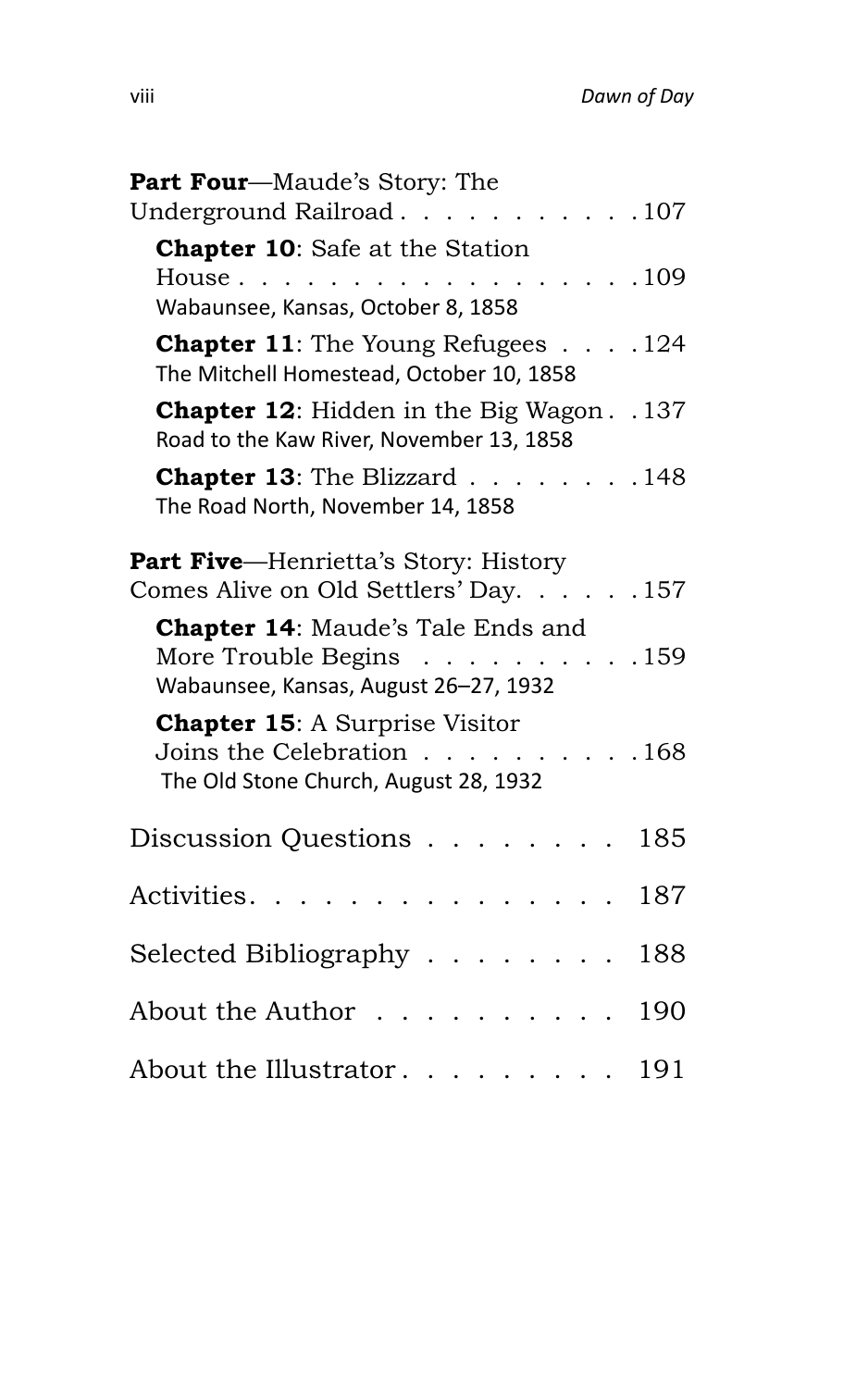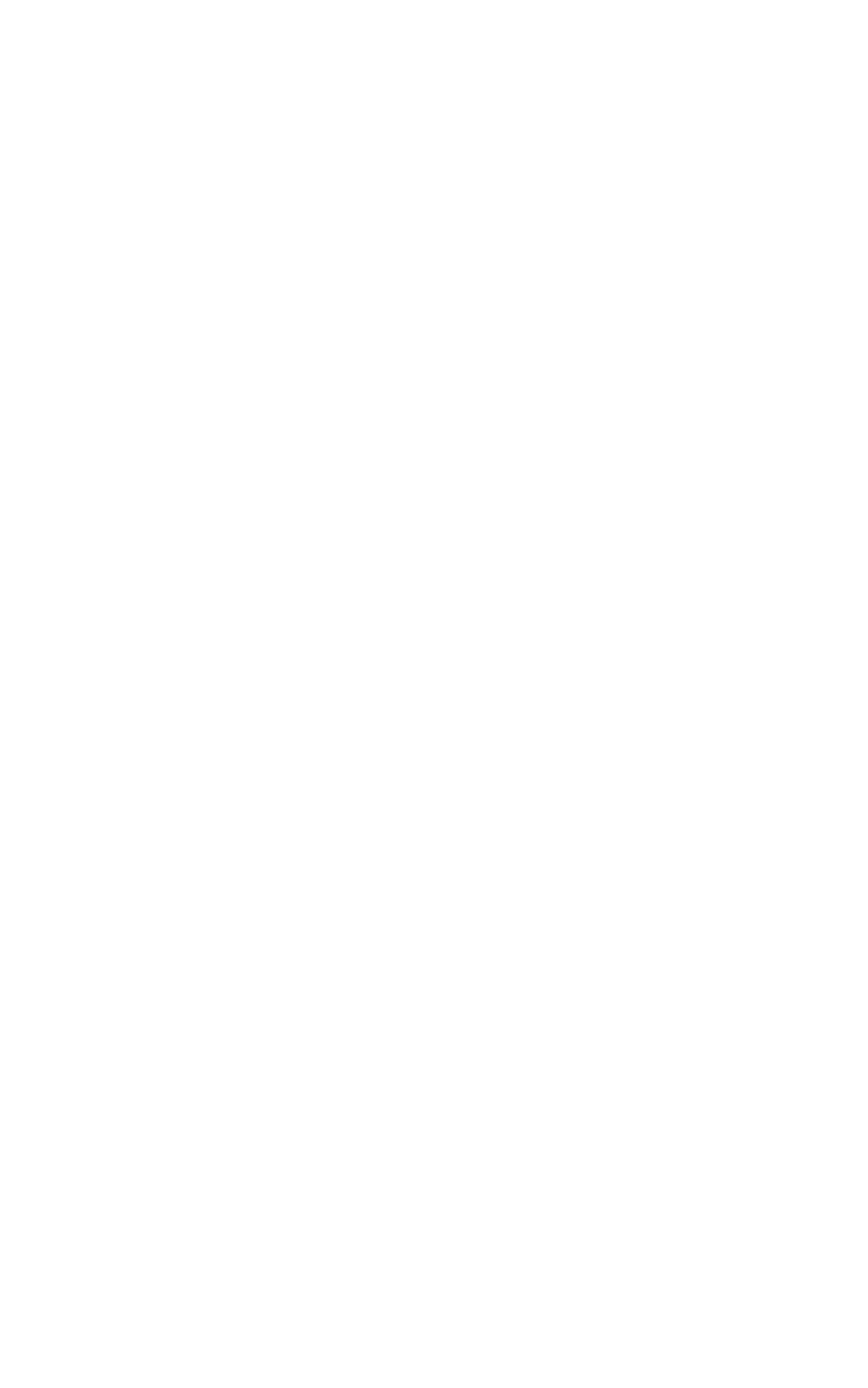## *The Story of the Old Stone Church*

Wabaunsee, Kansas, August 26, 1932

KV you best git yourself back here," I  $\mathbf I$  hollered, "and ride beside me like Mama said!"

Irma Jean rounded the corner by the Old Stone Church, pulled hard on the reins and brought Trixie to a halt. She grinned and waved in my direction then stuck out her tongue. She slipped off her pony's bare back and tossed the bridle reins over the hitching post.

"Come *on*, slowpoke," she sang at me as I pulled up beside Trixie.

My little sister is six years old and hates it when Mama asks me to watch her, but our parents won't let her go riding alone.

Irma Jean skipped across the churchyard, her short blonde hair bouncing in time with her dancing cowboy boots. I dismounted, tied up my horse, and brushed the dust from my dungarees. Mama had pulled my own mop of sandy hair firmly back in a stubby pony tail, but I tucked a few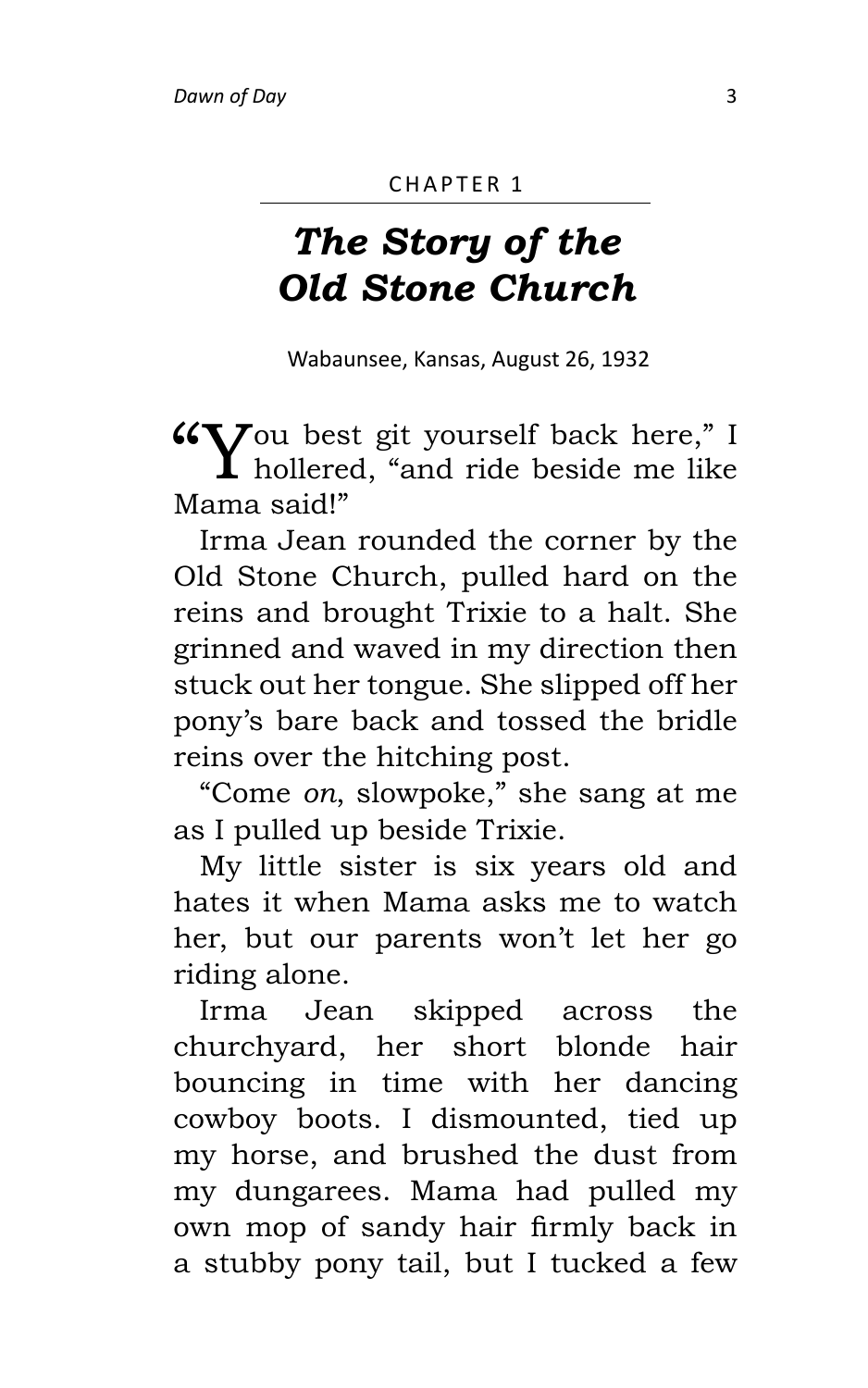strays behind my ears. I followed Irma Jean over to the big locust tree where our neighbor sat in front of her easel.

"Hi, Maude!" Irma Jean greeted her. "Whatcha paintin'?"

"Well, good morning, Irma Jean, Henrietta." Maude reached over and gave us each a quick hug. She removed her wire-rimmed glasses and wiped the lenses on the hem of her flowered dress. After replacing them on her face, she patted her silver curls and adjusted her paint-spattered smock. "I'm painting a picture of the church for Old Settler's Day on Sunday. What do you think?"

"Mmm, that's nice." Irma Jean's blue eyes slipped across the canvas and landed on Maude's face. "But you know that picture you painted for us, Maude, the one of Grandma and Grandpa's ol' stone house? Well, Daddy hung it over our fireplace and it sure looks good. You even put my climbin' tree in it!"

She plopped on the ground and pulled off her boots. Irma Jean went barefoot whenever she could get away with it.

"Irma Jean," I scolded, "you should call her Miss Mitchell." She turned to me and her face scrunched up, which meant "you're not my mother." "Don't give me that look," I told her firmly. "I'm almost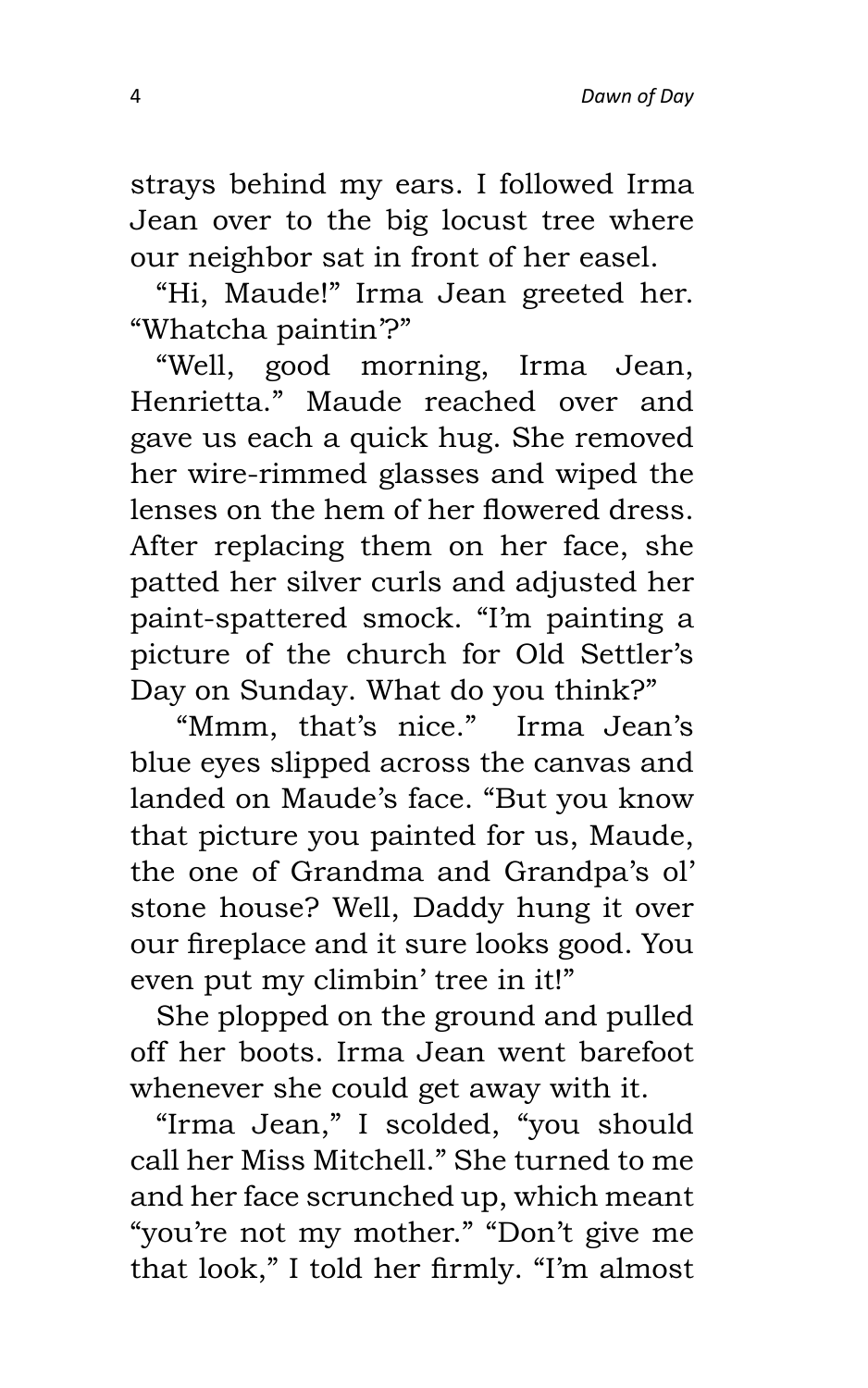thirteen and it is the older sisters' job to teach you some manners when Mama's not around. When I was your age, Myra taught me things like that. Only I was much easier to teach than you are."

A smile spread across Maude's face. "That's all right, Henrietta. I don't mind you girls calling me Maude." She turned back to my sister. "I'm glad you liked the painting, Irma Jean. I hope to display it in my art show next month if your parents will let me borrow it for a while."

Irma Jean stretched her skinny neck forward and squinted at the painting. She twisted around to look at Maude's horse and wagon, then pointed her finger and said, "Hey, Maude, isn't that your horse, right there?" Thankfully, she pulled her finger back just before it made contact with the fresh paint.

"It certainly is," Maude answered. "You're very observant, young lady." Maude also pointed at a spot on the painting. "And that wagon is the very same one my daddy used when he transported runaway slaves."

"Runaway slaves?" Irma Jean's face scrunched up again. "What's a bunch of slaves got to do with your wagon?"

We heard the front door of the church open and our Aunt Jo appeared. She was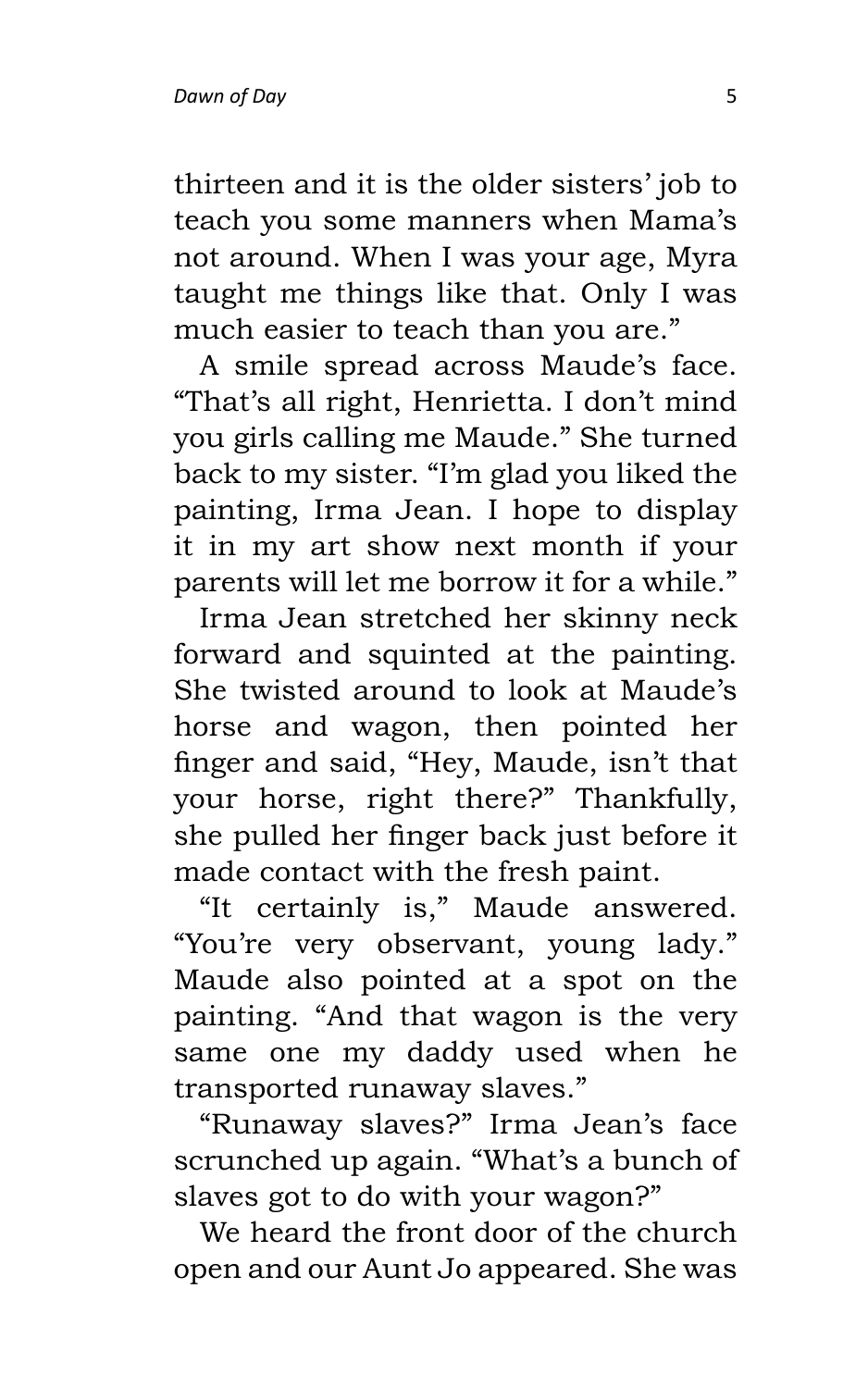pretty tall anyway, but her rigid posture made her seem even taller. There was a good breeze but the starched ash gray dress she wore barely moved as she marched toward us. Her hair matched the color of her dress and was held in place by a nearly invisible hair net. She walked straight and sharp, her shiny black shoes clickity-clacking over the stone path. She pushed her black metal rimmed glasses back up on her nose with a bony finger. Irma Jean raised her chin and cocked her head to one side, giving our aunt her most courageous big girl stare. As usual, Aunt Jo ignored her.

"Are you about done, Maude?" she asked. "Mel wants to take our photograph with the Sharps rifles and the Bible for the photo display."

I sniffed and thought I was going to sneeze. Even Maude's oil paints couldn't overpower the scent of Aunt Jo's stale rose perfume. I pinched my nose, willing the sensation to pass. I'd found it was usually best to avoid Aunt Jo's notice, but I needn't have worried since she ignored me, too. Even though we are blood relatives, Aunt Jo usually never talks to anyone in the family—even Daddy, her own brother. We hardly ever saw her, and that was fine with us girls,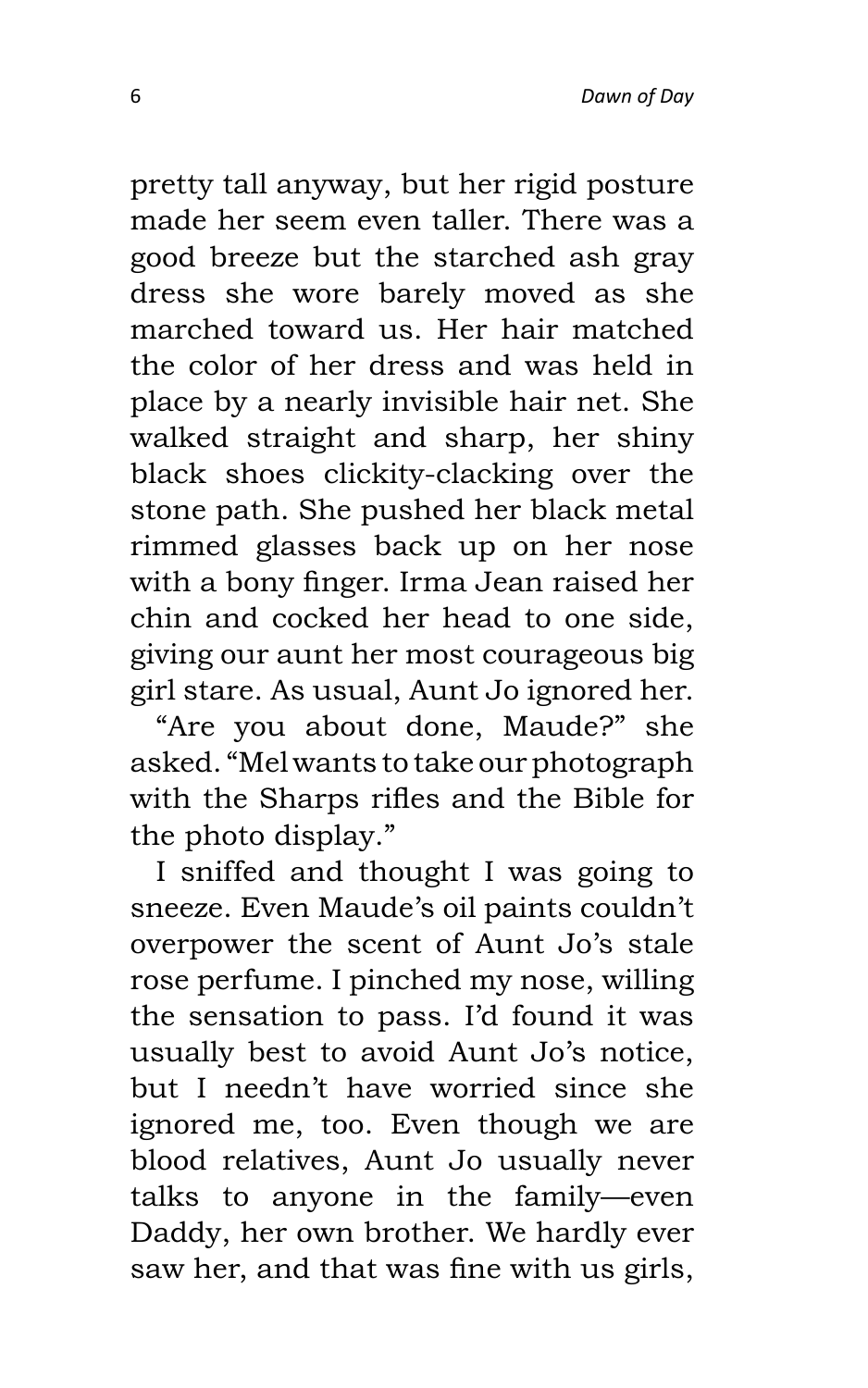because whenever we did, she always acted mad at us even when we hadn't done anything wrong.

"I could definitely use a break," Maude said, standing up and stretching. "Duty calls, girls," Maude continued, "but I promise to tell you about the wagon in a little bit. Don't go away."

I nodded my head. "Sure, Maude."

Maude set her paint pallet on the chair and stuck her paintbrush in a pile of blue goo in the middle of it. Looking down at her wrinkled and smudged painting clothes she added, "I'm not exactly dressed for picture taking, Jo."

"Just remove that thing and you'll pass," Aunt Jo ordered like she was a general inspecting the troops.

Both women stood tall, straight, and eye to eye. But Aunt Jo reminded me of a soldier at attention, while Maude looked like she might once have been a Gibson Girl in one of Mama's catalogs. Maude lifted her hand to her forehead and saluted Aunt Jo, then turned, winked and gave me a grin that plumped her rosy cheeks like a pair of ripe cherries. I tried not to smile since Aunt Jo could still see my face, but it was nice to watch someone who wasn't intimidated by my aunt.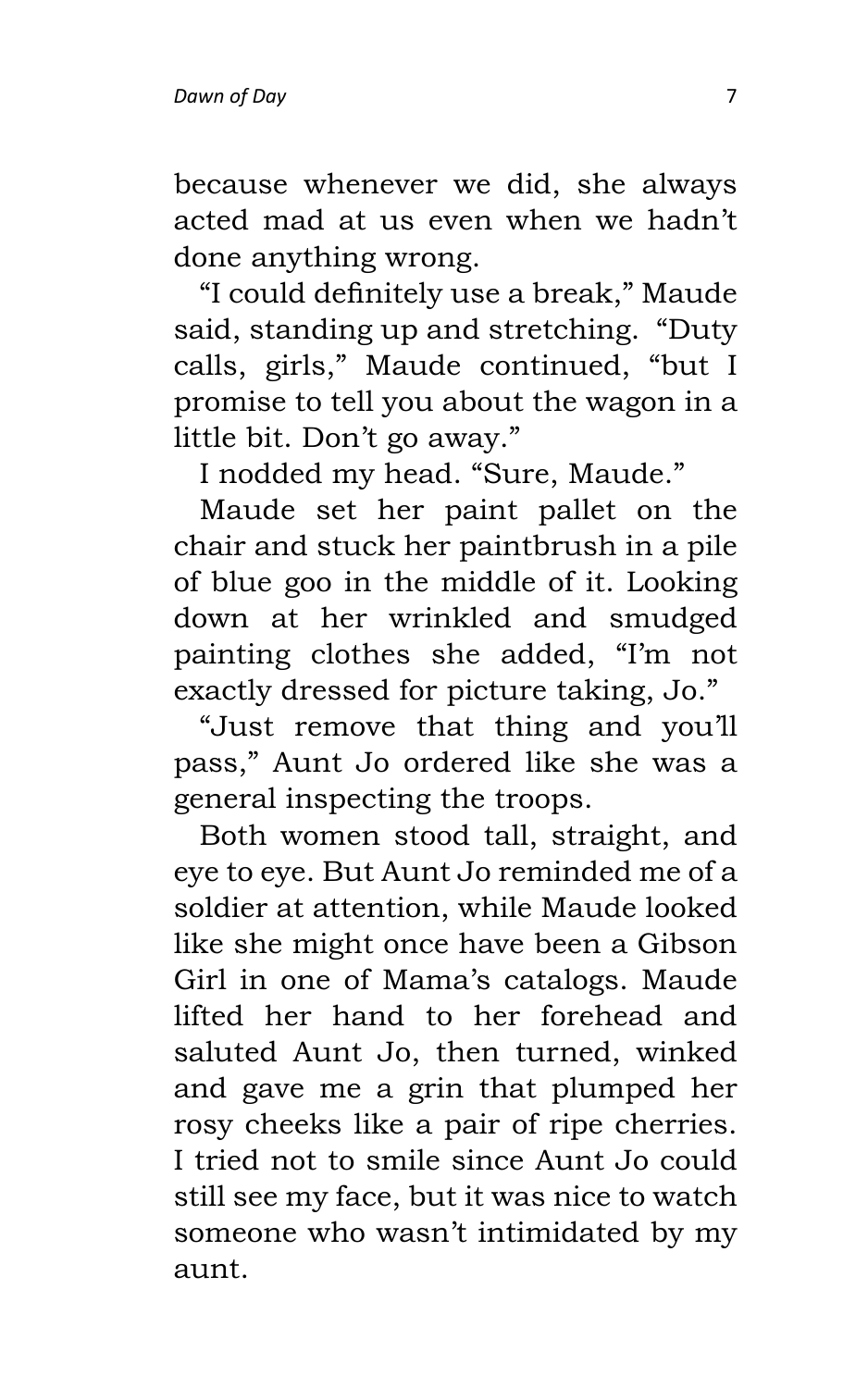I helped Maude slip out of her smock and she slung it across her chair. Aunt Jo directed her into the church and Irma Jean and I followed them. We tried our best to stay out of the line of sight so maybe Aunt Jo would forget we were there. Several members of the Willing Workers Society were in the front of the sanctuary cleaning and sorting through books, music, and photos.

"Here we are, Mel," Aunt Jo said in her usual commanding way. "You may immortalize us now with that contraption of yours."

Mel stopped working on a pile of music and grabbed his boxy camera. "Why don't you stand out there in the vestibule and I'll get a shot by this table of memorabilia," he told them. "Now then, show me how a woman can handle those old carbines."

Maude and Aunt Jo each picked up one of the guns. I knew Aunt Jo did a lot of hunting with the family when she was younger. She was the only girl in the family and Daddy told us how she always bragged about being as good a shot as her brothers.

I jumped when Irma Jean's elbow delivered a sharp jab to my thigh. She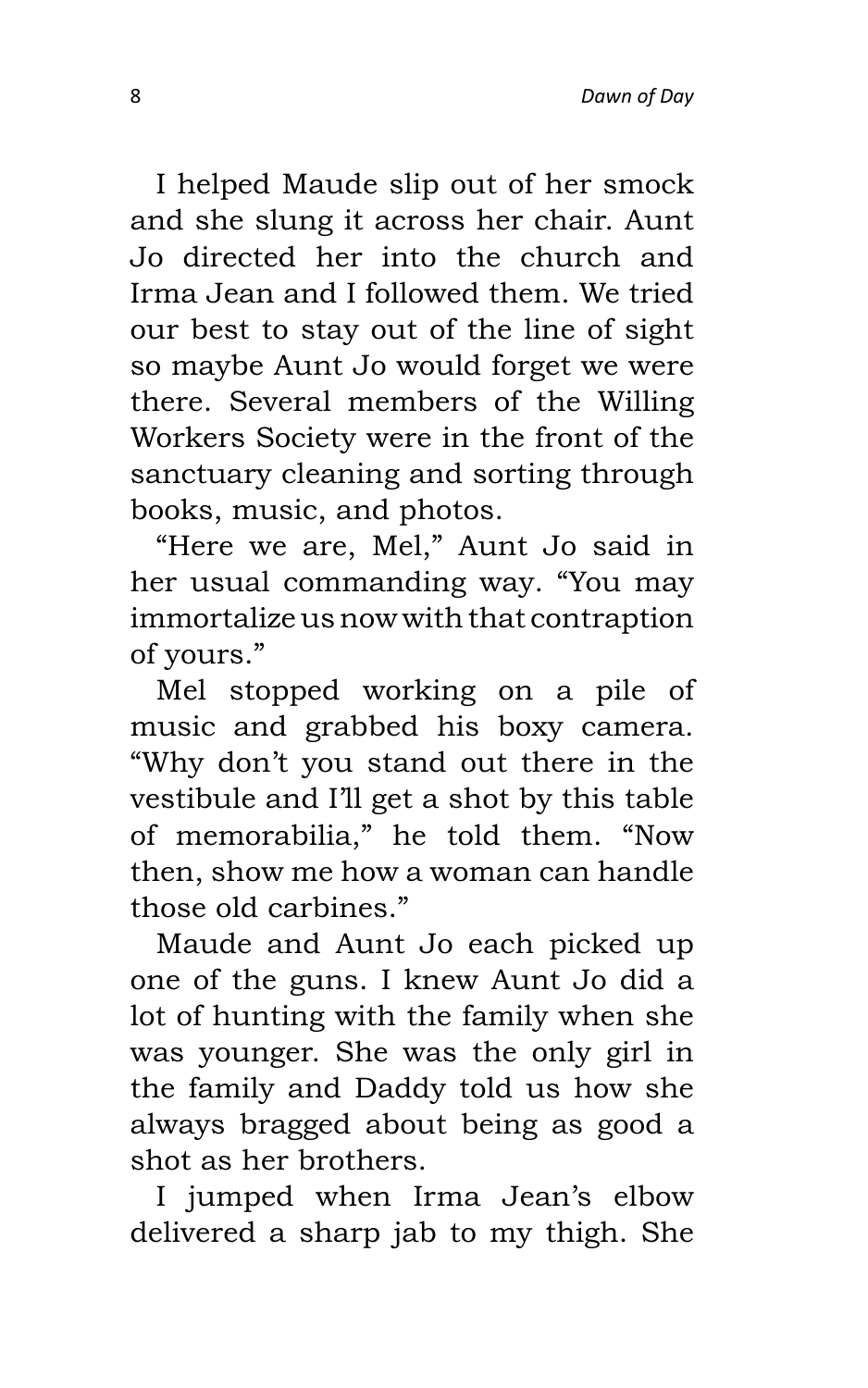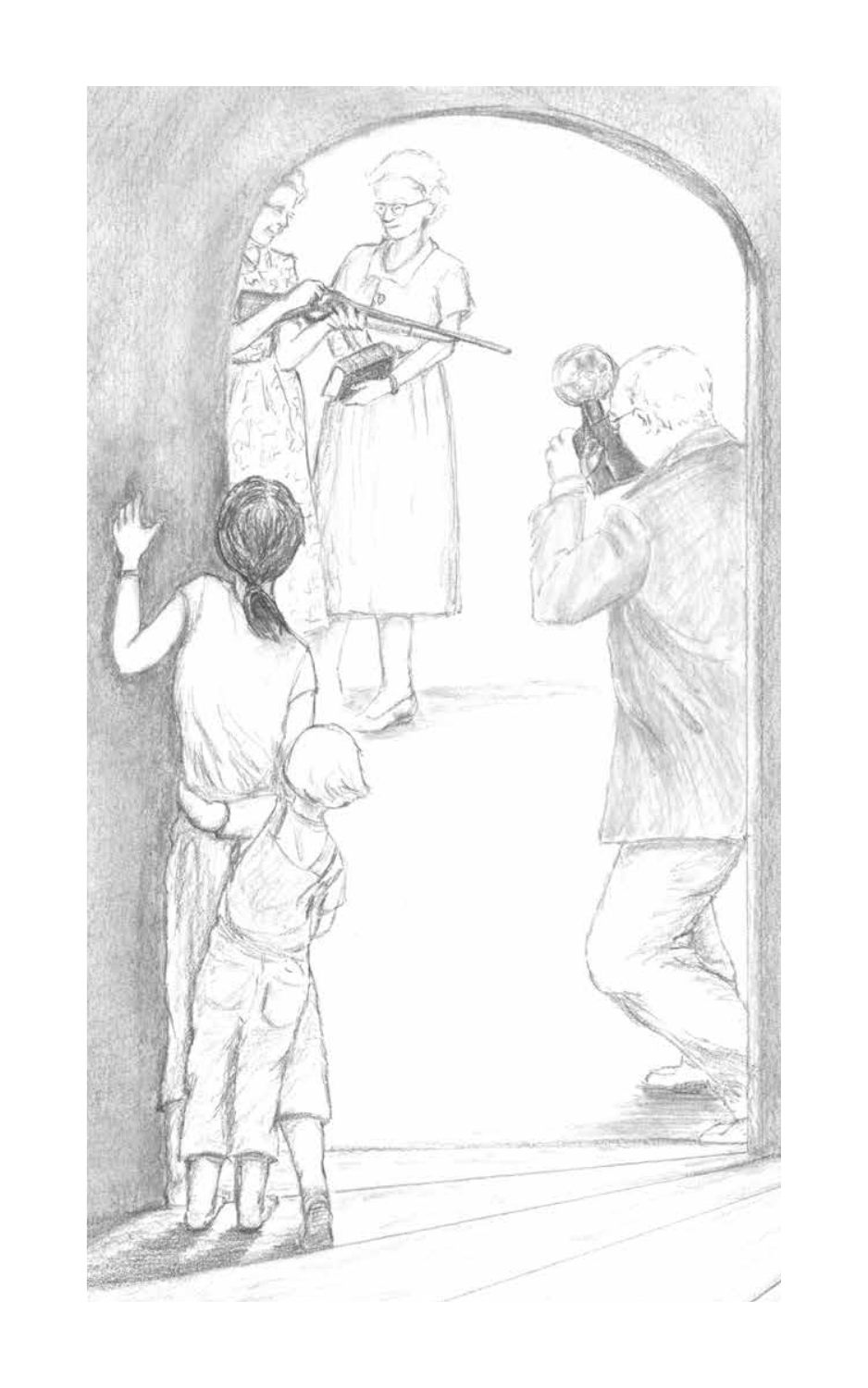grabbed my neck and pulled me down to whisper in my ear.

"We best get clear outta here, Sis. Aunt Jo gots a gun!"

I bit my lips to keep from laughing, although I will admit that being in the same room with Aunt Jo and a rifle was scary. We slowly melted into the stairwell leading to the balcony.

"Let's get another photo, please," Mel said, "only this time with one of you holding the Bible." Aunt Jo picked up the big black book, opened it, and showed it to Maude. A second flash from Mel's camera lit up the vestibule. He took one more and then laid his camera down. "Thank you very much, ladies. That's all I need. You can go back to your painting now, Maude."

Maude laid her rifle on the table and stroked the cover of the Bible Aunt Jo put down beside it. "It's hard to believe it's been over seventy-five years since this Bible and rifle arrived from New England with my father," Maude said. "I am so glad when we met on Decoration Day this year, that we decided to form the Old Settlers' Association. Now future generations will always remember why and how this church came to be."